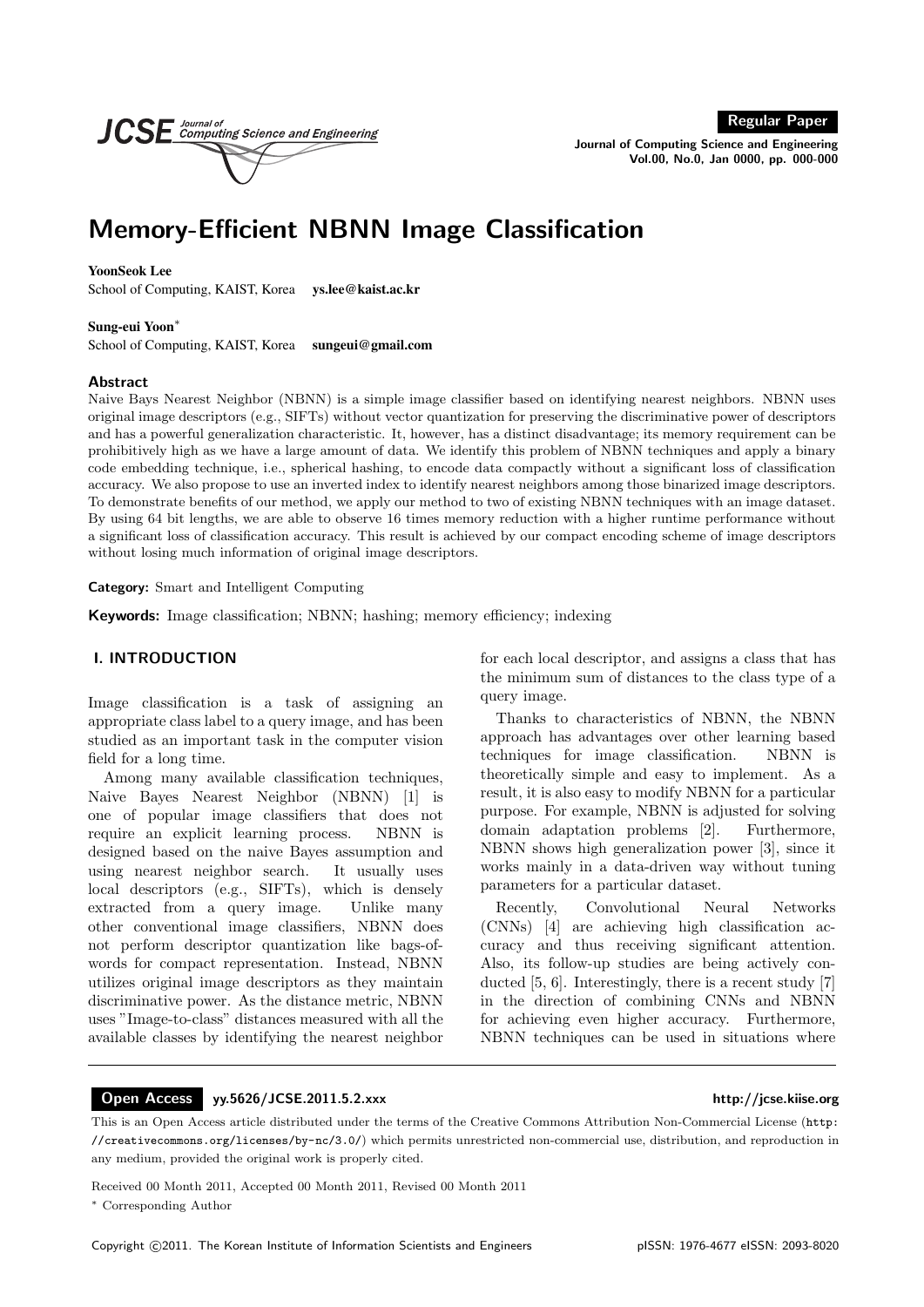using deep CNNs is not appropriate due to their long training time.

Nonetheless, NBNN has certain drawbacks such as low accuracy compared to recent convolutional neural net based approaches, slow runtime performance, and high memory requirement. Accuracy and slow performance have been addressed by many prior approaches [8, 9, 10, 3], but the memory issue has not been well addressed, according to the best of our knowledge.

Main contributions. In this paper, we propose a memory-efficient NBNN technique. To compactly represent image descriptors, we apply a binary code embedding technique to map original local image descriptors into short binary codes. We then perform approximate, yet fast nearest neighbor search by using an inverted index structure associated with those binary codes.

To verify benefits of our method, we test our method against a standard image dataset, and compare our method against two well-known NBNN approaches, the original NBNN and the local NBNN that improves the performance of the original NBNN. By using our method, we are able to observe faster running performance and lower memory requirement without a significant loss of classification accuracy. Especially, when we use 64 bit lengths for binary codes, we are able to achieve 16 times memory reduction over those two NBNN approaches, while 12 times and 1.125 times faster running performance over the original and local NBNNs, respectively. These results are achieved by accurately embedding original descriptors into compact binary codes. To encourage further research, source codes of our approach will be available<sup>1</sup>.

# II. RELATED WORK

In this section, we review prior approaches that are directly related to our method.

# A. NBNN

NBNN[1] uses original image descriptors to preserve the discriminative power of the features instead of using descriptor quantization method like bagof-words, which is used in many other image classifiers. In addition, NBNN utilizes the imageto-class distance metric in order to generalize the characteristics of each class in contrast to other methods using the classical image-to-image distance. Therefore, it can classify images successfully by searching similar local descriptors to the query descriptors among all the descriptors, even if there are no matching images to the query image in the dataset.

To address drawbacks of the original NBNN and extend it to other related problems, many studies have been proposed. Optimal NBNN [11] studied parameters to consider the assumptions that were made for designing NBNN, and dependencies among the local features are also studied [10]. Recently, NBNN was utilized for data adaptation problem [2] and image retrieval [7].

In order to address a high runtime overhead in querying, McCann et al. [9] proposed local NBNN, which only calculates the distance from the query descriptors to others in a single time, instead of performing the search iteratively with all the classes. However, the memory scalability problem arisen from using unquantized original descriptors is not well considered yet.

Nearest neighbor search. Exact or approximate nearest neighbor search has been widely studied. One of most common acceleration data structures for the search is kd-trees [12]. kd-trees were also widely adopted in many computer vision techniques and various optimization techniques with kd-trees have been proposed [13]. Some of well-known optimization techniques in the computer vision field include randomized kd-trees [14] and relaxed orthogonality of partition axes [15]. Muja and Lowe [16] have proposed an automatic parameter selection algorithm of some of the aforementioned techniques (e.g., [14]). Nonetheless, many hierarchical techniques including ones based on kd-trees have been known to work ineffectively for high dimensional problems.

# B. Hashing

As an approximate, yet scalable nearest neighbor search approach, hashing techniques have been extensively studied recently. These techniques can be broken into two categories: data-independent and data-dependent techniques. Data-dependent techniques [17, 18] can produce more high accuracy for the search problem, by computing hashing functions considering input data. Unfortunately, most these techniques tend to rely upon learning techniques or to require high computation time and thus we focus on data-independent techniques, which are more suitable for NBNN approaches.

The most well-known technique under the dataindependent category is locality sensitive hashing [19]. This technique draws hyperplanes randomly from a certain distribution function, and uses them for hashing functions. This technique has been generalized into many different directions including ones to support different distance metrics [20] and GPU acceleration [21].

These hashing functions can be used for encoding input data into binary codes. Recently, hypersphere based hashing function and binary code embedding technique is proposed [22]. This technique can

<sup>1</sup>http://sglab.kaist.ac.kr/projects/NBNN Memory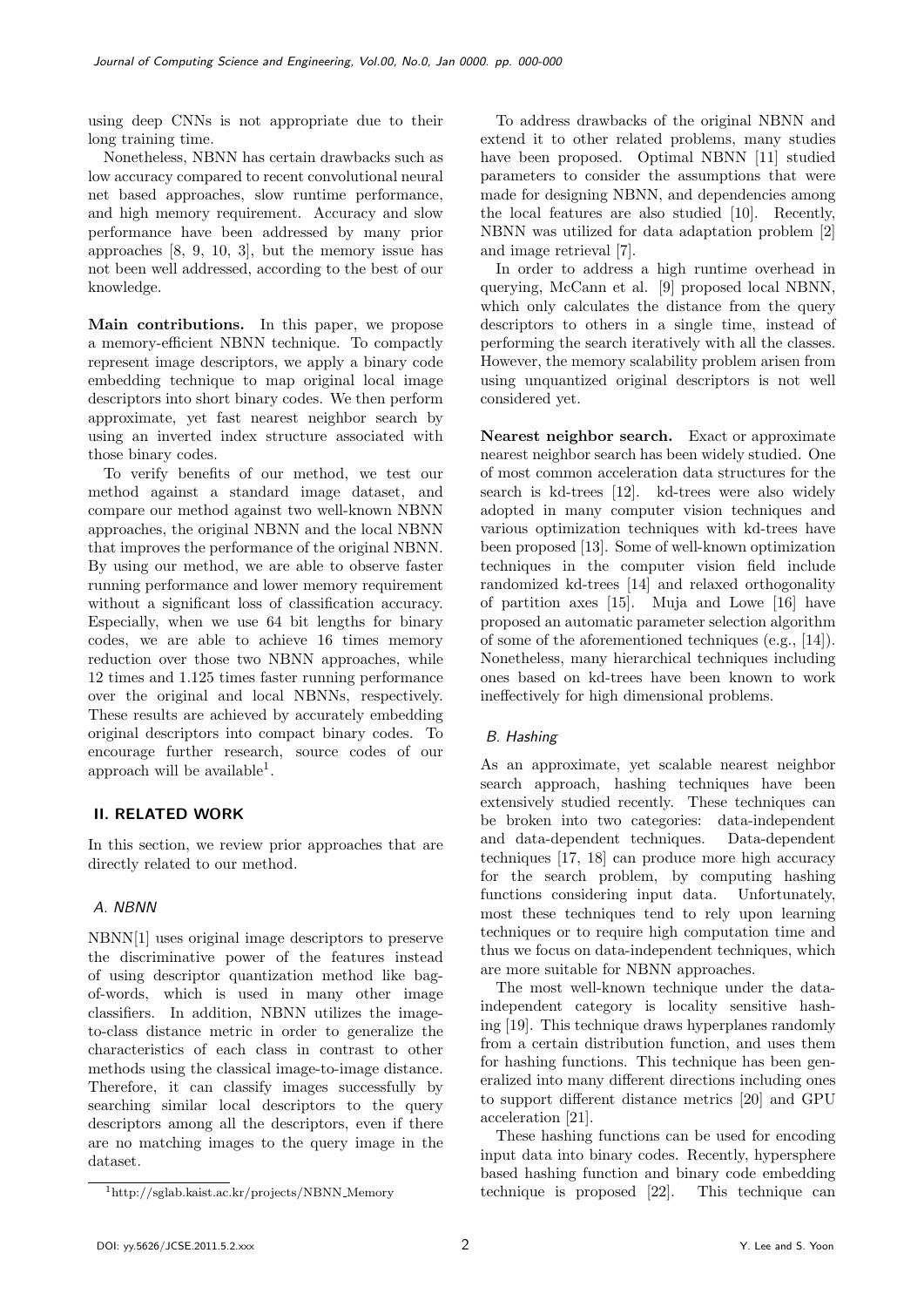generate more closed regions in high dimensional spaces, resulting in a high accuracy for approximate neighbor search. This property can preserve the distances between the original data well with their corresponding binary codes. Thanks to this high accuracy, we adopt to use it for encoding image descriptors and using their binary codes for NBNN techniques.

# III. MEMORY-EFFICIENT NBNN

In this section, we first explain the original NBNN technique. We then explain two main components of our method: binarization and inverted indexing.

#### A. NBNN based classification

Let us represent an image  $I$  as a set of local descriptors, i.e.,  $I = \{d_1, d_2, \dots, d_n\}$ . In order to classify the image with NBNN, we define and measure the image-to-class distance,  $D_{ItC}$ , which uses a descriptor-to-class distance,  $D_{DtC}$ . We also define  $NN_c(d)$  to be the nearest neighbor descriptor to the given descriptor  $d$  among descriptors assigned to the class c. The descriptor-to-class and image-toclass distances can be then defined as follows:

$$
D_{DtC}(d, c) = ||d - NN_c(d)||,
$$
 (1)

$$
D_{ItC}(I,c) = \sum_{i=1}^{n} D_{DtC}(d_i, c),
$$
 (2)

where  $n$  is the number of the local descriptors extracted from the image I.

NBNN identified a class of an image I according to the following equation, which is derived by simplifying the maximum likelihood classifier based on the naive Bayes probabilistic model [1]:

$$
\hat{c} = \underset{c}{\operatorname{argmin}} D_{ItC}(I, c). \tag{3}
$$

NBNN technique relies on computing the nearest neighbor given a descriptor. This nearest neighbor search is efficiently supported by Approximate Nearest Neighbor (ANN) search methods using kdtrees [12]. By utilizing kd-trees, we can achieve fast search performance. Nonetheless, we found that this nearest neighbor search is still the main bottleneck of NBNN and can take 85% of the total computation of the NBNN method in our experiment. Furthermore, the memory requirement of storing local descriptors and such tree-based indexing structure is high.

### B. Binarization of descriptors

Our main goal is to perform nearest neighbor search in a memory-efficient manner, which is the main computational component of NBNN techniques. Fortunately, nearest neighbor search has been studied well even for high-dimensional data such as our image descriptors. Especially, for such highdimensional problems, hashing techniques have been demonstrated to work well and well-known examples include locality sensitive hashing [19]. These hashing techniques can work as binary code embedding that compactly represents data points based on hashing functions.

In order to present image descriptors as a binary code for our problem, we utilize spherical hashing [22]. Spherical hashing is one of the state-ofthe-art methods to represent high dimensional points into compact binary codes. Most prior works used hyperplanes to partition data into two sets and to encode those partitioned data with one bit (0 for one set or 1 for the other set).

On the other hand, spherical hashing computes binary codes based on hyperspheres, each of which tightly bounds input data. While  $D+1$  hyperplanes are required to define a closed region in a D dimensional space, one hypersphere is enough to define such a closed region. In other words, the average of the maximum distance among points with the same binary code can be bounded, and thus errors caused by representing original data into such binary codes can be bounded too, resulting in better approximate nearest search while compactly representing data. Thanks to this property, spherical hashing has been demonstrated to show higher accuracy over other hyperplane based techniques given the same number of bit lengths. Nonetheless, any binary code embedding techniques can be used instead of spherical hashing, our chosen method for this work.

Suppose that we represent an image descriptor,  $d$ , to a binary code, b, by using a binary code embedding or hashing method,  $h(\cdot)$ ; i.e.  $b = h(d)$ . The image I is then represented as a set of binary codes,  $I_b =$  ${b_1, b_2, \dots, b_n}$ , which are computed by applying the hashing function to the original image descriptors.

Once we represent descriptors into binary codes, we cannot use distance functions defined with those original image descriptors. Instead, we define a distance function between a binary code and a class,  $D_{BtC}$ , as the following:

$$
D_{BtC}(b,c) = HD(b, NN_c(b)),\tag{4}
$$

where  $HD(\cdot, \cdot)$  is the Hamming distance between two binary codes. By replacing  $D_{DtC}$  by  $D_{BtC}$  in Eq. 2 and 3, we have the classification function for our method using binary codes:

$$
D_{I_b tC}(I, c) = \sum_{i=1}^{n} D_{B tC}(b_i, c),
$$
 (5)

$$
\hat{c} = \underset{c}{\operatorname{argmin}} D_{I_b tC}(I, c). \tag{6}
$$

While we can represent image descriptors with binary codes, we lose information of original image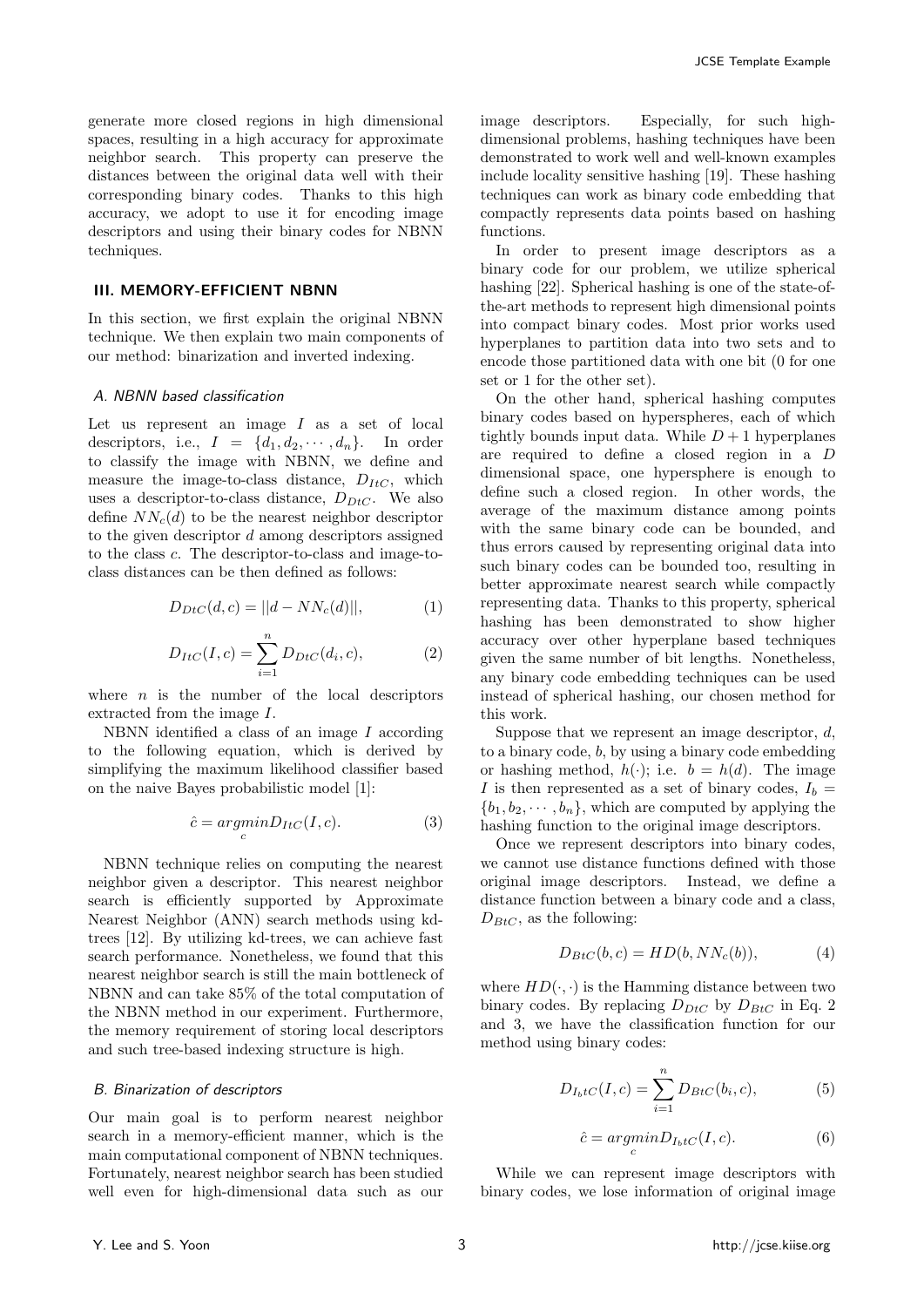

Fig. 1. The top row (a) shows the inverted indexing structure for our method, while the bottom row (b) shows how to access the structure to identify nearest neighbors. Blue, red, green dots represent training image descriptors, cluster centers, and a query image descriptor, respectively.

descriptors during binary code embedding. As a result, the accuracy of our approximate nearest neighbor search goes down, as a smaller bit is used for encoding binary codes. We discuss behaviors of accuracy and memory requirement of bit lengths in Sec. IV.

# C. Indexing

We can reduce the memory requirement by applying binary hashing to the image descriptors. We still, however, have the issue of query time scalability. As the nearest neighbor operation on original image descriptors causes a time scalability problem taking most of the query time in the original NBNN, the nearest neighbor operation on binary codes can also cause a similar problem if we use a linear search algorithm to find the closest code.

To address this time scalability problem, we need a proper indexing method to perform accurate, yet fast nearest neighbor search. Unfortunately, ANN using kd-trees can be applied even to the nearest neighbor search on binary codes, but its performance would be very inefficient, since kd-trees have been to work well mainly for low-dimensional problems.

To support an efficient search of identifying nearest neighbors to the given query, we adopt an inverted indexing structure as illustrated in Fig. 1. To build the inverted index, we perform the following steps:

- 1. Computing clusters. We perform k-means clustering on the original descriptors to build clusters. Any clustering methods can be used instead of the simple k-means clustering. Especially, product quantization has been demonstrated to work well with binary codes and high-dimensional descriptors [23].
- 2. Assigning to the closet cluster. For each original descriptor, we identify its closest cluster by computing the distance between the descriptor and centers of clusters. Instead of storing the original descriptor, we compute a binary code of the descriptor and associate the binary code with the cluster. We can then efficiently organize our inverted index with our binary codes. When we want to access their original descriptors and images, we also store these data associated with each cluster in a secondary memory space (e.g., disk).

For simplicity, we explained the simple, inverted index. Recently, multi-index has been proposed [24], and can be more complex, yet more efficient for largescale problems.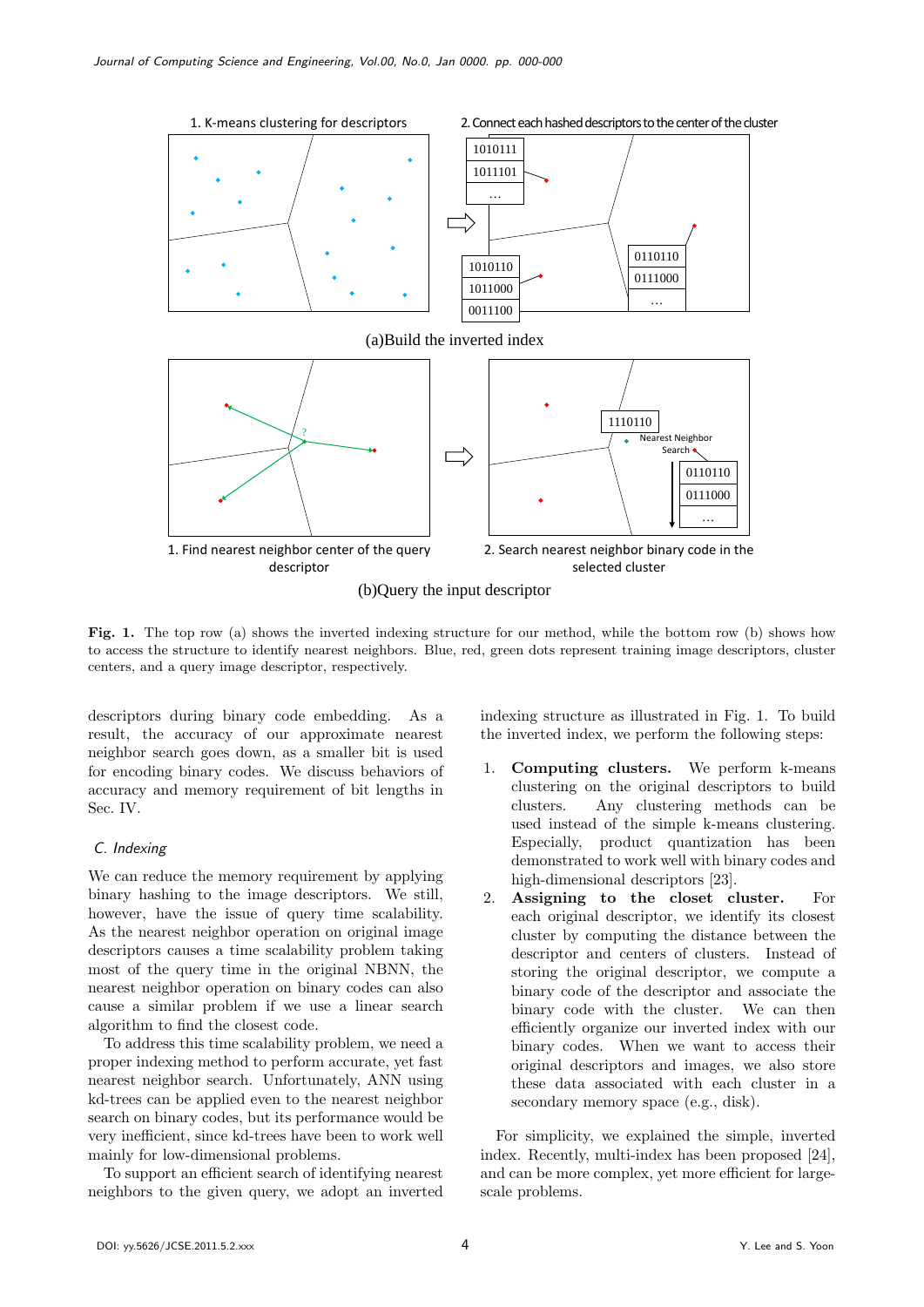At a query time, we use the computed inverted index as the following:

- 1. Finding the nearest cluster. Given a query, we identify the nearest cluster among the cluster centers.
- 2. Identifying  $k$  nearest neighbors. Given the nearest cluster, we access binary codes of image descriptors associated with the cluster. We first convert the image descriptor of the query into a binary code. We then measure the Hamming distances between binary codes of the query and others associated with the cluster. By performing sorting according to the computed Hamming distance, we can identify  $k$  nearest neighbors.

By using the inverted index, we can efficiently identify potential candidates of  $k$  nearest neighbors from the query data. The aforementioned inverted index requires the number clusters for computing center clusters. Depending on the number of clusters, we can control the number of descriptors per each cluster. In Sec. IV-B, we discuss effects of varying number of clusters.

# IV. EXPERIMENTS

In this section, we performed experiments to compare the performance of our memory efficient NBNN to those of original NBNN and local NBNN methods. Especially, we focused on the query time, classification accuracy, and memory usage of different NBNN based image classification methods.

# A. Implementation and Datasets

We used 101 classes of Caltech-101 image dataset [25], excluding the background class. We utilized densely extracted SIFTs [26] as the local descriptors. For extracting SIFTs densely, we divide an image into multi-resolution grids instead of using an ordinary keypoint extracting algorithm, and extracted features in a multi-scale manner.

We followed the experiment protocol laid out by the prior work [1] to set the experiment environment for our paper. We randomly choose 15 training images and 15 test images for each class. 64 bit code length is used, unless mentioned otherwise, when binary code embedding is applied to descriptors.

We implemented NBNN [1] and local NBNN [9] based on guidelines mentioned in their corresponding papers. These methods utilize a fast approximate nearest neighbor search method, FLANN [27], to efficiently identify nearest neighbors based on kdtrees. We use L1 and L2 distances to calculate the distance between original image descriptors, and use the Hamming distance to measure the distance between binary codes for our method.

The memory requirement of our methods can be controlled by changing the number of bits used



Fig. 2. Average classification accuracy and query time of different methods. Our methods (NBNN+SH and  $Local NBNN + SH)$  show better query performance over their corresponding methods (NBNN and Local NBNN, respectively), while maintaining or showing even higher classification accuracy. For the test, we use 64 bit code lengths for our methods.



Fig. 3. Memory requirement of image descriptors used in different methods. Our method uses 8 bytes for binary codes, while prior NBNN methods use SIFTs, which are encoded by 128 bytes. In terms of image descriptors, there is no difference between NBNN and local NBNN methods.

for the hashing function. For example, if we use 64 bits code length for our hashing function, which is long enough to maintain the classification accuracy in most cases, a single SIFT descriptor whose size is 128 B can be reduced by a factor of 16 times. Even though the order of the space complexity remains unchanged, reducing the memory requirement even with a constant factor is highly effective. Especially when the raw data size that is bigger than hardware memory capacity is reduced and fit into the available memory capacity, we can observe drastic performance improvement, due to the drastic difference of accessing speed between main memory and auxiliary memory like a hard disk [28].

# B. Results

We performed experiments to compare the performance of our memory-efficient NBNN classifier combined with spherical hashing (NBNN+SH) with the original NBNN. We also apply spherical hashing to the Local NBNN method (Local NBNN+SH) [9]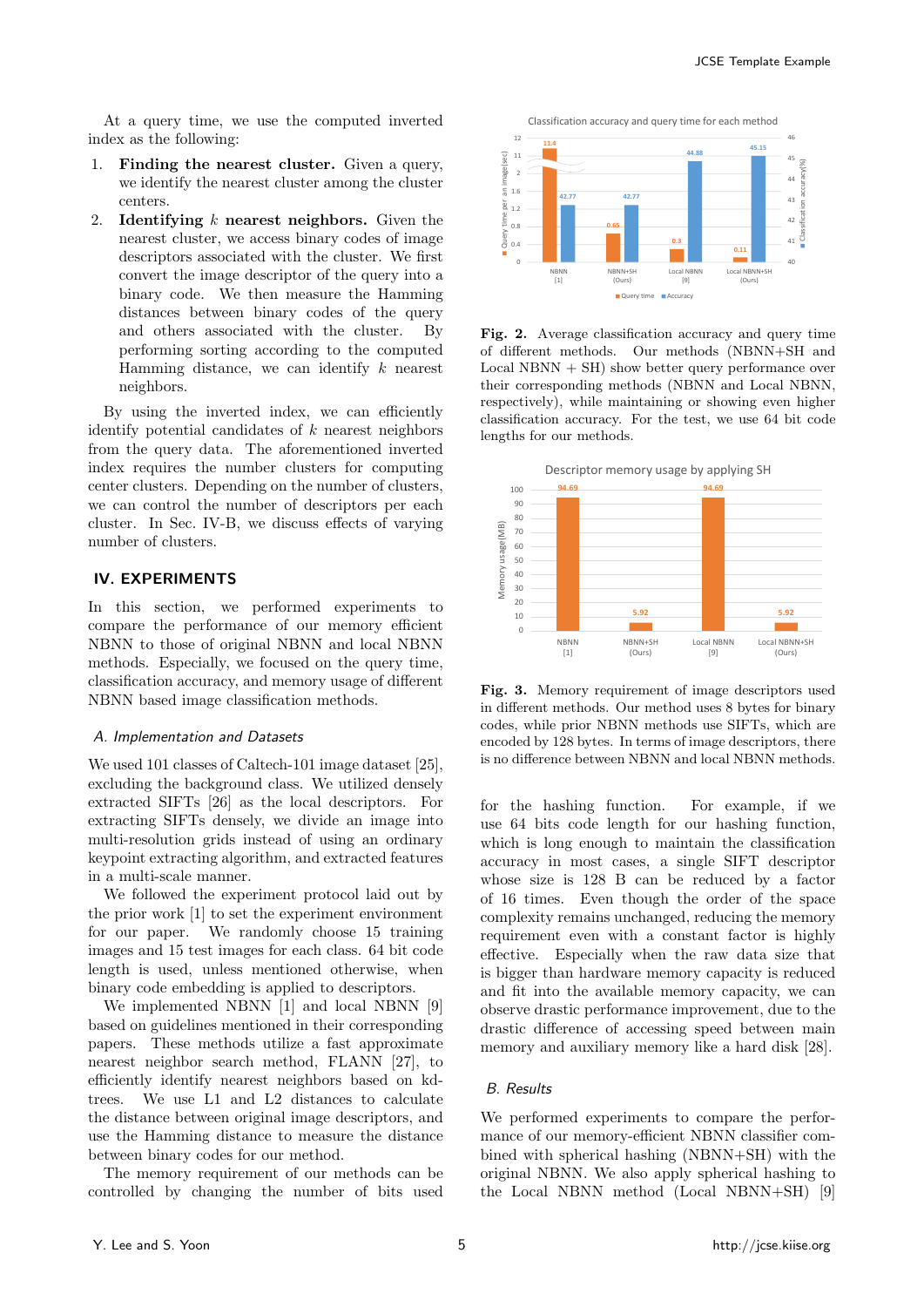and compare its performance with the original local NBNN (Local NBNN). The classification accuracy and query time of tested classification methods are shown in Fig 2. We measure classification accuracy as the ratio of the correctly classified query images over all the test images. The average query time per image is calculated by measuring the total time taken for classifying all test images and dividing it by the number of test images.

We set the number of clusters to be 30 in NBNN+SH and 2000 in Local NBNN+SH; our methods also adopt the same numbers of clusters. We set these parameters differently because when the number of descriptors in an indexing scheme becomes bigger, the number of clusters should be bigger for better performance. For NBNN, the number of descriptors in a single indexing scheme is much smaller than that of Local NBNN, because NBNN builds an indexing structure for each class, while Local NBNN manages all the descriptors in a single indexing structure.

First of all, we observe faster running time and higher accuracy by using the local NBNN over the original NBNN, as demonstrated by the paper of local NBNN [9]. Furthermore, by using our method applying the spherical hashing and the inverted index to those prior NBNN techniques, we are able to observe higher query performance without a significant loss of accuracy. For the case of NBNN, the query performance of NBNN+SH is more than 10 times faster than that of NBNN even with a slight accuracy improvement. This drastic performance improvement is achieved mainly because computing the Hamming distance between binary codes is much faster than the Euclidean computation between the original SIFT descriptors. We also conjecture that hashing, a type of dimension reduction techniques, cancels variance of image descriptors of the same object, resulting in a slightly higher accuracy in this case.

We observe the similar trend even between Local NBNN+SH and Local NBNN. Comparing Local NBNN+SH to Local NBNN, ours shows about three times performance improvement, while the classification accuracies are also similar.

We also measure the memory requirement of different methods. Our methods combined with spherical hashing show a significant advantage over the original NBNN methods, because only 8 bytes are used to represent a binary code, while 128 bytes are needed to represent one SIFT descriptor. This difference results in 16 times less memory usage excluding the overhead for constructing the indexing scheme, while preserving classification accuracy and improving query time. Fig 3 shows the memory requirements of different methods tested in our experiment environment. Considering that the SIFT descriptor is relatively lower dimensional data among

available image descriptors, more advantage can be observed in higher dimensional spaces such as features from convolutional neural nets.

We also investigate effects of having different numbers of clusters of our indexing structure used with the binary codes (Table I). For the test, we use the local NBNN combined with spherical hashing. In all the tested cases, the classification accuracies are similar to each other, ranging between 42% and 46%. The overall query time is getting smaller when the number of clusters gets larger, but gets longer when the number of clusters becomes too large (e.g., 4 k clusters) for the tested dataset. When we have a small number of clusters, finding the nearest cluster is fast, but the cluster is associated with many images and thus it requires a long computation time to find the nearest image among them given the query image. On the other hand, when the number of clusters is too high, finding the nearest cluster takes a long time, resulting in a longer computation time. Given this trade-off, the best performance is achieved when we have 2 k clusters for the tested benchmark.

While our methods are not directly tested on largescale data consisting of more than one million images, we discuss the memory requirement briefly here when different NBNN methods are applied to such a largescale data. In the case of ILSVRC2010 [29], which is one of the popular large-scale image dataset and consists of 1000 classes, the memory requirement for descriptors is less than 2 GB for the local NBNN+SH, when 500 training images are used for each class. On the other hand, more than 30 GB is required for using the local NBNN. We assume that 512 SIFT features are extracted from each image as same as the case of the other tested experiment with the Caltech image dataset.

# V. CONCLUSION & FUTURE WORKS

In this paper, we have applied a binary code embedding, spherical hashing, to NBNN based image classifiers to compactly represent descriptors used for classifiers. We have also tested the inverted index for efficiently perform approximate nearest neighbor search with those computed binary codes. To demonstrate benefits of our methods, we have tested them in a well-known benchmark, Caltech-101 image dataset. When we use 64 bit lengths, we were able to observe that the proposed methods show similar classification accuracy and query speed, while reducing the memory requirement by a factor of 16 over prior NBNN methods. This is mainly achieved thanks to accurate binary code embedding adopted together with the inverted index structure.

Many interesting research directions lie ahead. We would like to utilize global image features such as features from convolution neural net [4]. Because NBNN classifiers assume local image descriptors as local features, extending NBNN classifiers to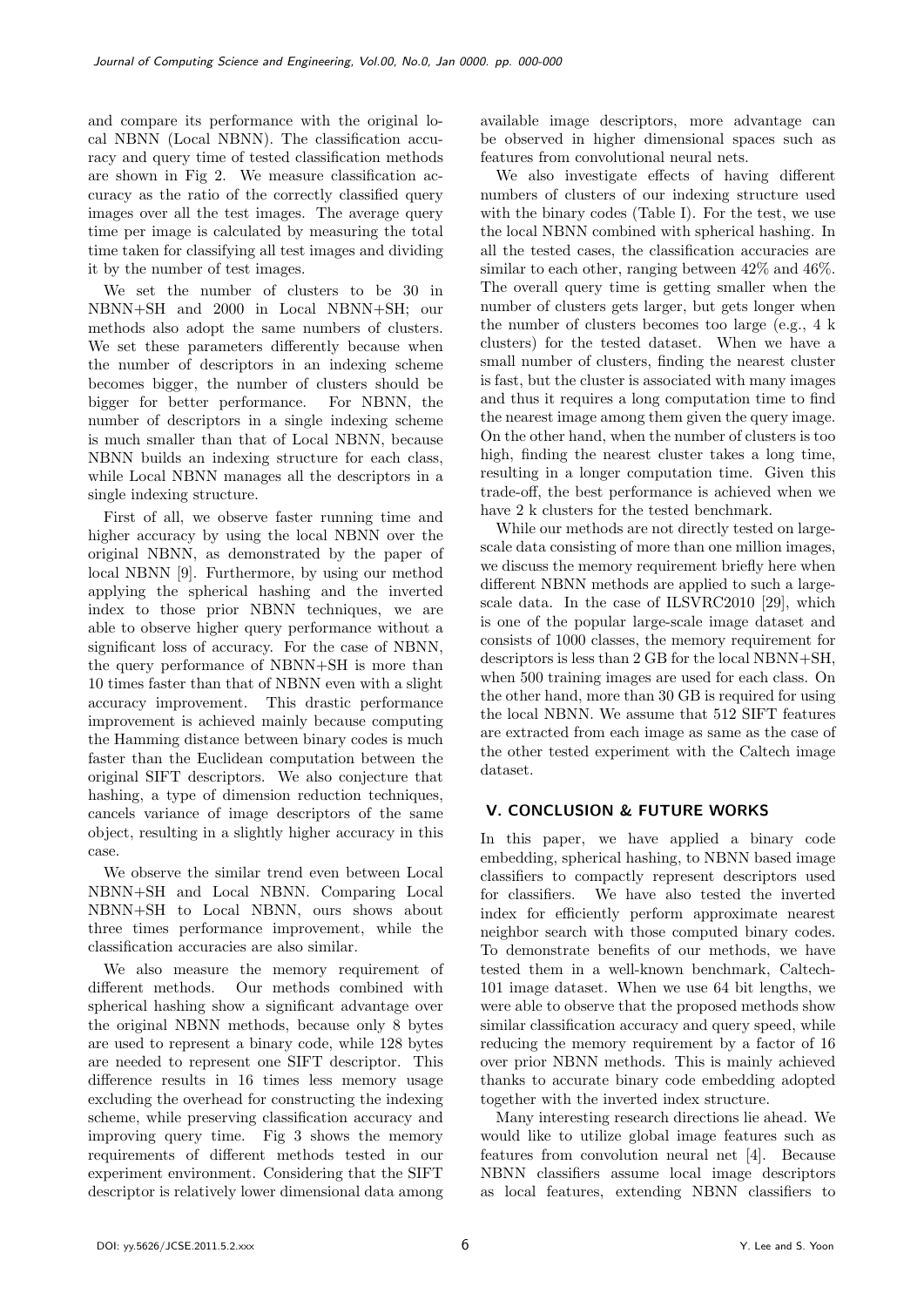|                                            | The number of clusters |       |       |       |       |
|--------------------------------------------|------------------------|-------|-------|-------|-------|
|                                            | 50                     | 100   | 1000  | 2000  | 4000  |
| Query time $(ms)$                          | 2144                   | 1060  | 146   | 123   | 322   |
| Time for finding nearest center $(ms)$     | 16                     | 33    | 31    | 33    | 34    |
| Time for finding nearest binary $code(ms)$ | 1610                   | 791   | 99    | 69    | 50    |
| Accuracy                                   | 44.09                  | 42.90 | 44.88 | 44.42 | 42.97 |

Table I. Effects of having varying numbers of clusters for Local NBNN+SH. We achieve the best performance when we have 2 k clusters for the local NBNN combined with spherical hashing.

work with global features is an interesting research problem. Since we have verified benefits of the inverted index structure, it would be worthwhile to investigate other advanced techniques such as multi-index and recent shortlist selection method [24] designed for efficient, high-dimensional nearest neighbor search. We believe that this line of research helps to improvement the scalability of NBNN based approaches, which is one of important data-driven classification methods.

### ACKNOWLEDGEMENTS

This work is performed in part by MSIP/NRF No. 2013-067321 and MSIP/IITP [R0126-16-1108].

# **BIOGRAPHIES**



YoonSeok Lee is a software engineer at the Digital Content&Audio Platform team of NAVER Corp., Seongnam in South Korea. He received the B.S. and M.S. degrees in computer science from KAIST in 2014 and 2016, respectively. His research interest lies in im-

age classification, image representation and hashing techniques.



Sung-Eui Yoon is currently an associate professor at KAIST. He received the B.S. and M.S. degrees in computer science from Seoul National University in 1999 and 2001, respectively. His main research interest is on designing scalable graphics, image search, and geometric algorithms. He

gave numerous tutorials on proximity queries and large-scale rendering at various conferences including ACM SIGGRAPH and IEEE Visualization. Some of his work received a distinguished paper award at Pacific Graphics, invitations to IEEE TVCG, an ACM student research competition award, and other domestic research-related awards. He is a senior member of IEEE, and a member of ACM and KIISE.

# **REFERENCES**

- [1] O. Boiman, E. Schechtman, and M. Irani, "In defense of nearest neighbor based image classification," in CVPR, 2008.
- [2] T. Tommasi and B. Caputo, "Frustratingly easy nbnn domain adaptation," in ICCV, 2013.
- [3] I. Kuzborskij, F. M. Carlucci, and B. Caputo, "When nave bayes nearest neighbors meet convolutional neural networks," in CVPR, 2016.
- [4] A. Krizhevsky, I. Sutskever, and G. E. Hinton, "Imagenet classification with deep convolutional neural networks," in NIPS, 2012.
- [5] R. Girshick, J. Donahue, T. Darrell, and J. Malik, "Rich feature hierarchies for accurate object detection and semantic segmentation," in CVPR, 2014.
- [6] N. Zhang, J. Donahue, R. Girshick, and T. Darrell, "Part-based R-CNNs for fine-grained category detection," in *ECCV*, 2014.
- [7] L. Xie, R. Hong, B. Zhang, and Q. Tian, "Image classification and retrieval are one," in ICMR, 2015.
- [8] T. Tuytelaars, M. Fritz, K. Saenko, and T. Darrell, "The nbnn kernel," in ICCV, 2011.
- [9] S. McCann and D. G. Lowe, "Local naive bayes nearest neighbor for image classification," in CVPR, 2012.
- [10] M. Sun, Y. Lee, and S.-E. Yoon, "Relation based bayesian network for nbnn," JCSE, vol. 9, no. 4, pp. 204–213, 2015.
- [11] R. Behmo, P. Marcombes, A. Dalalyan, and V. Prinet, "Towards optimal naive bayes nearest neighbor," in ECCV, 2010.
- [12] J. H. Friedman, J. L. Bentley, and R. A. Finkel, "An algorithm for finding best matches in logarithmic expected time," ACM Trans. Math. Softw., vol. 3, no. 3, pp. 209–226, 1977.
- [13] K. Kim, M. K. Hasan, J.-P. Heo, Y.-W. Tai, and S.-E. Yoon, "Probabilistic cost model for nearest neighbor search in image retrieval," Computer Vision and Image Understanding (CVIU), 2012.
- [14] C. Silpa-Anan, R. Hartley, S. Machines, and A. Canberra, "Optimised kd-trees for fast image descriptor matching," in CVPR, 2008.
- [15] Y. Jia, J. Wang, G. Zeng, H. Zha, and X.-S. Hua, "Optimizing kd-trees for scalable visual descriptor indexing," in CVPR, 2010.
- [16] M. Muja and D. G. Lowe, "Fast approximate nearest neighbors with automatic algorithm configuration," in Int'l Conf. Computer Vision Theory and Applications, 2009.